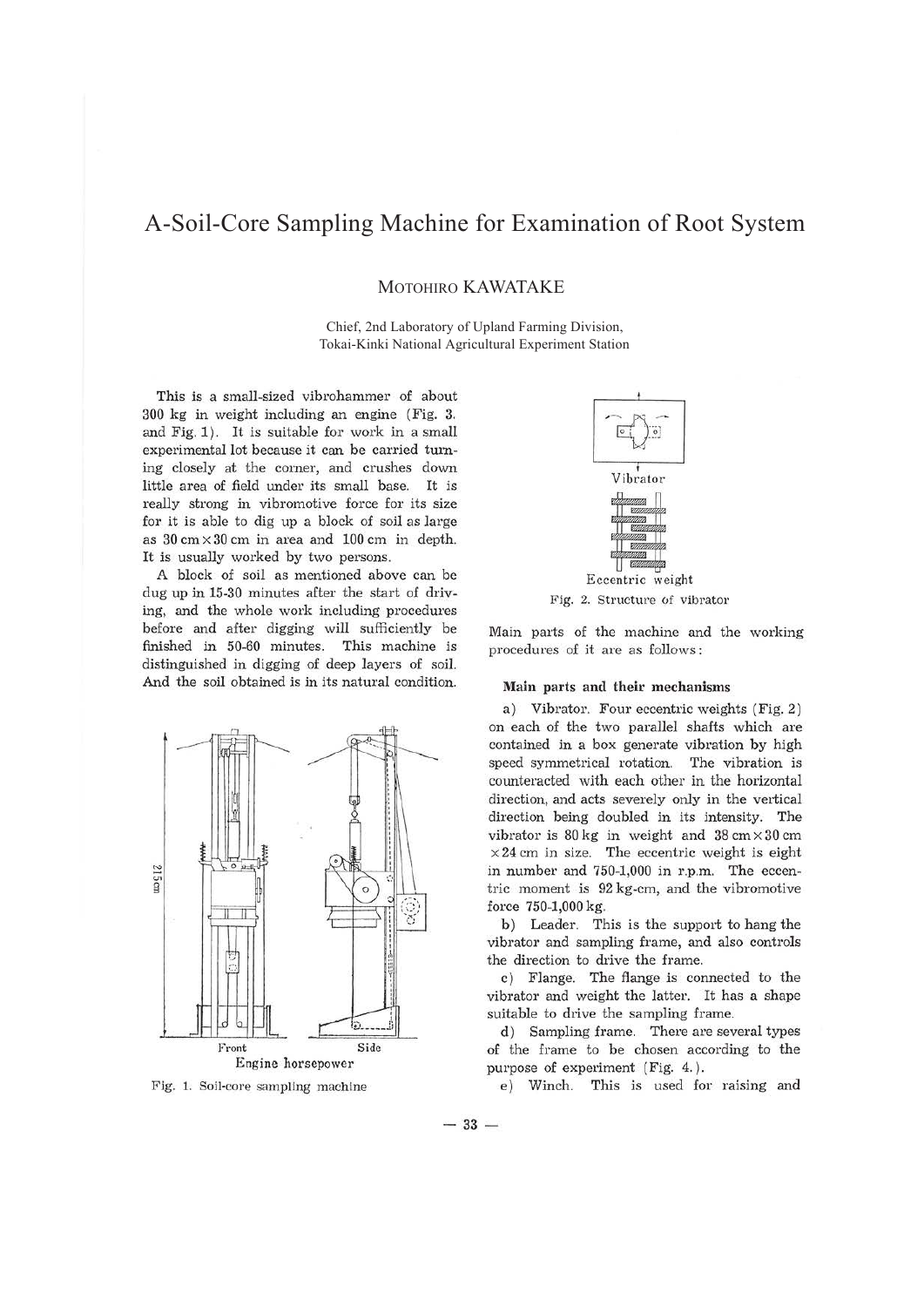

Fig. 3. Soil-core sampling machine V: Vibrator L : Leader F: Flange R: Sampling frame E : Engine *S :* Flexible shaft W: Wheel T : Stay



Fig. 4. Sampling frame

|         |  | 1 Sampling frame (30cm×30cm×100cm)   |
|---------|--|--------------------------------------|
| 2 Ditto |  | $(30cm \times 30cm \times 30cm)$     |
| 3 Ditto |  | $(60cm \times 5 - 10cm \times 45cm)$ |

lowering of the vibrator and sampling frame. Frequency and amplitude of the vibration are also regulated by a weak downward. tension exerted on the winch at the time of driving.

f ) Engine. The engine has the capacity of 5.5 hp. It has a clutch.

g) Flexible shaft. This is the transmitter of rotation from the engine to the vibrator.

h) Stay and Wire. These stay the leader.

i) Wheel. This is used for carrying the

machine. The leader is easily attached to and detached from the wheel when the main of the machine is laid down on it.

## **VVorking procedures**

An outline of the work and the time required for the work are as follows *:* 

a) The machine is brought to the fixed place, and the leader is set up.

b) The wheel is detached.

c) The leader is fixed vertically with the wires from four stays. This work, however, can be omitted when the sampling frame is only 30 cm or so in depth.

d) The engine is connected with the vibrator by the flexible shaft.

e) The vibrator is raised by the winch, and a sampling frame is fitted in the lower part of it.

f) The engine is started, and then driving is begun by working the clutch.

g) When the driving is finished, the sampling frame is fixed to the vibrator with a pin.

h) The vibrator with the sampling frame is raised continuing a moderate vibration.

i) The sampling frame is detached from the vibrator by pulling out the pin. The soil is taken out.from the frame by tuming the latter upside down.

The work to get a block of soil is finished in this way. The work to get a block of soil is finished in this way. The work needs at least two workers, and the best number of workers is 3-4, as a few hands are required for handling of the soil obtained.

The time required for getting a block of soil is different according to the depth of driving and the water content of soil. The more the water content is, the quicker the progress of driving is.

The driving is not so much affected by the amount of gravel in the soil. It takes usually 50-60 minutes to finish the whole work to get a block of  $30 \text{ cm} \times 30 \text{ cm} \times 90 \text{ cm}$  in the field of our station.

The work includes procedures before and after the driving. In case a block to dig is 30 cm deep, driving can be finished in one minute or so, and the whole work will be completed in about 30 minutes. The work will efficiently proceed, when several sampling frames are